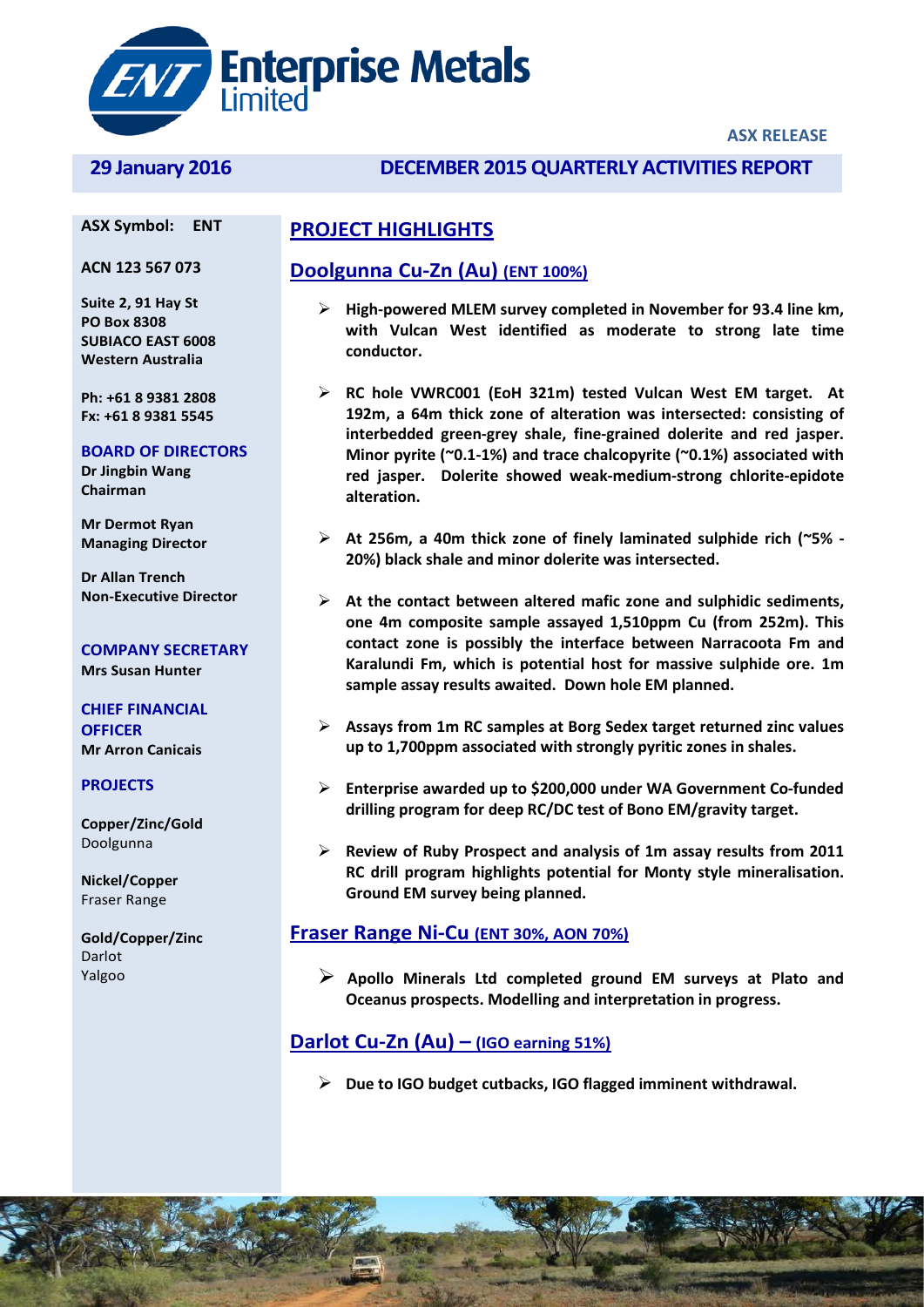## **SUMMARY OF EXPLORATION ACTIVITIES**

## **DOOLGUNNA PROJECT**

## **Vulcan - Goodins Prospect: EM Surveying and RC Drilling**

Between 17<sup>th</sup> September and 9<sup>th</sup> November 2015, geophysical contractor Vortex Pty Ltd acquired MLEM data at 965 stations (a total of 93.4 line kilometres) over the Vulcan-Goodins area north of Doolgunna Homestead. The survey covered approximately 13 strike kilometres of the volcanosedimentary stratigraphy of the Narracoota and Karalundi Formations, which hosts Sandfire Resources NL's DeGrussa and Monty massive sulphide deposits.

This MLEM survey located a moderate to strong late time MLEM conductor on Line 17,200E, and following surveys on 200m spaced infill EM lines, a similar anomaly was located on Line 17,400E. (ENT: *ASX releases 22 October & 10 November 2015*).

Data processing and modelling by the Company's geophysical consultants Terra Resources Pty Ltd showed the Vulcan West EM conductor to be prominent in late time Channels. Decay curve analysis suggested that this moderate to strong anomaly had a well-defined exponential decay fit in late channel data (+150msec range), with a time constant (tau) estimate of +48msec.



The location of the survey and the Vulcan West conductor is shown in Figure 1 below.

**Figure 1. Location & Geology Plan showing Vulcan-West EM Target**

*Note: Geology for non-Enterprise tenements sourced from Sandfire Resources NL and Talisman Mining Ltd public reports.*

The strike length of the modelled rotated plate (32°) was approximately 340m, and the plate dipped 64° towards northwest (327°), with a dip extent of approximately 300m. The depth to top of the shallowest point of the plate was approximately 135m, and the plate conductance was approximately 3030 S.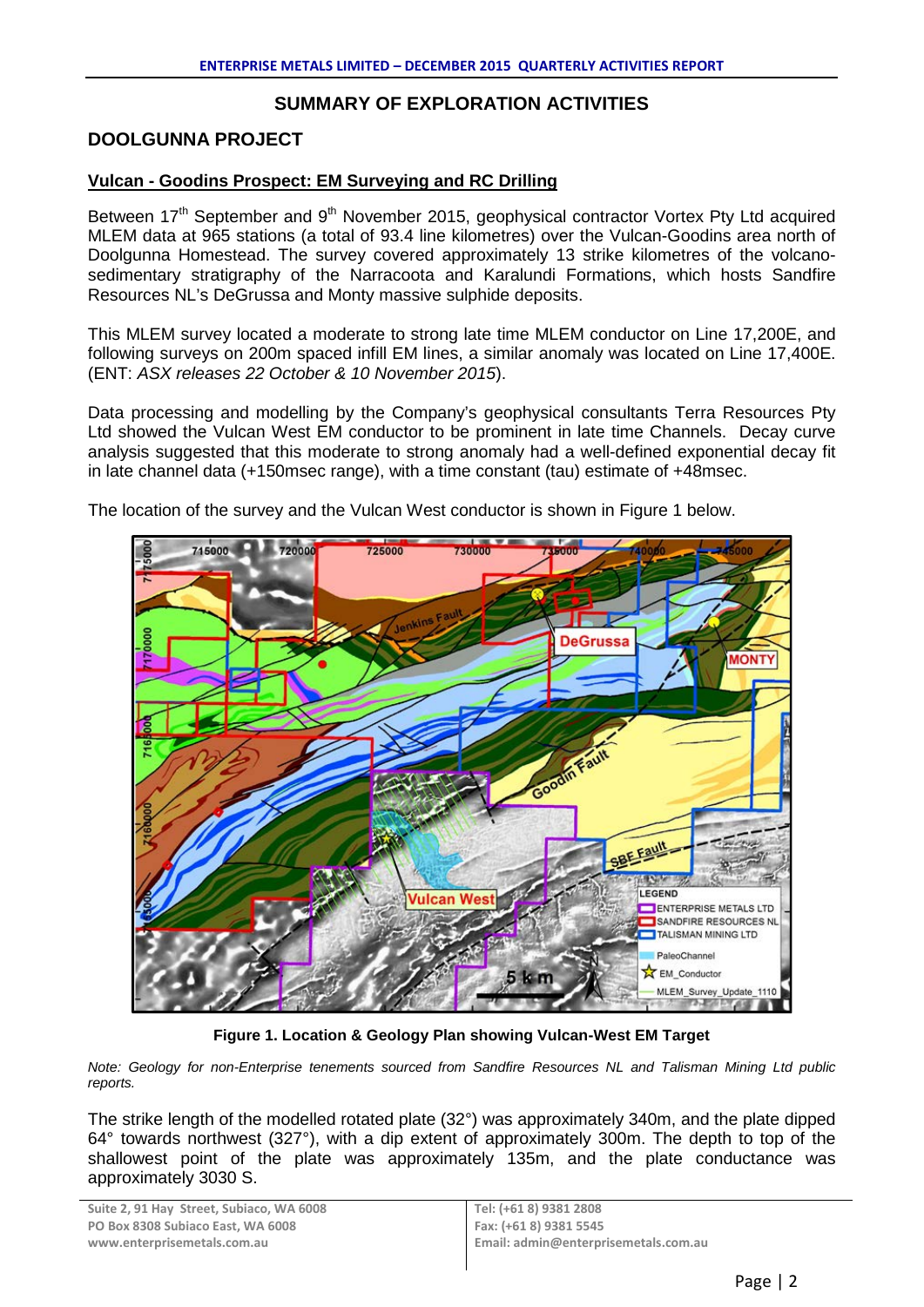A weak conductive EM trend extending across 6 lines (20,000E – 22,000E) was also identified in profiles south east of the Vulcan surface geochemical anomaly. (Red dots in Figure 2) Infill EM over the Vulcan trend (and other very weak conductive responses) is not contemplated at this time as the conductivity response is poorly defined and weak (best tau response being 8.19 msec).



**Figure 2. Late time Channel 32 (101.4 msec) Image gridded at 100m grid cell size, overlain on 1st VD Magnetic Image. Red dots are weak conductive responses.**

In late November, Enterprise planned two RC drill holes to intersect the conductive plate at 210m and 280m respectively, and in early December the drill sites were cleared by the representatives of the Yugunga-Nya Native Title Group.

RC drill hole VWRC001 was then collared to test the Vulcan West EM anomaly at approximately 280m downhole. (Collar location: 725047E, 7159404N with a -60 dip on azimuth 150 degrees magnetic). After passing through 12 metres of alluvial cover, the hole penetrated a deep zone of oxidation to 81m downhole, then medium grained dolerite, with weak-medium pervasive chloriteepidote alteration, along with weak-moderate silicification to ~192m.

The hole then intersected a 64m thick (downhole) zone of alteration consisting of interbedded green-grey coloured shale and **fine-grained dolerite, with red jasper** occurring in or at the boundary with shale. Locally minor pyrite (~0.1-1%) and trace chalcopyrite (~0.1%) were associated with the red jasper. The dolerite showed weak-medium-strong chlorite-epidote alteration.

The hole then entered a 40m thick zone of finely laminated sulphide-rich (~5% - 20%) black shale and minor dolerite. The sulphides were dominantly pyrite and pyrrhotite.

At the contact between the altered mafic zone and the sulphidic sediments, one 4m composite sample assayed **1,510ppm Cu** (from 252 metres). The average assays for these two zones are shown below in Table 1 below. (*For the complete assay list, refer ENT: ASX release 29<sup>th</sup> January 2016)*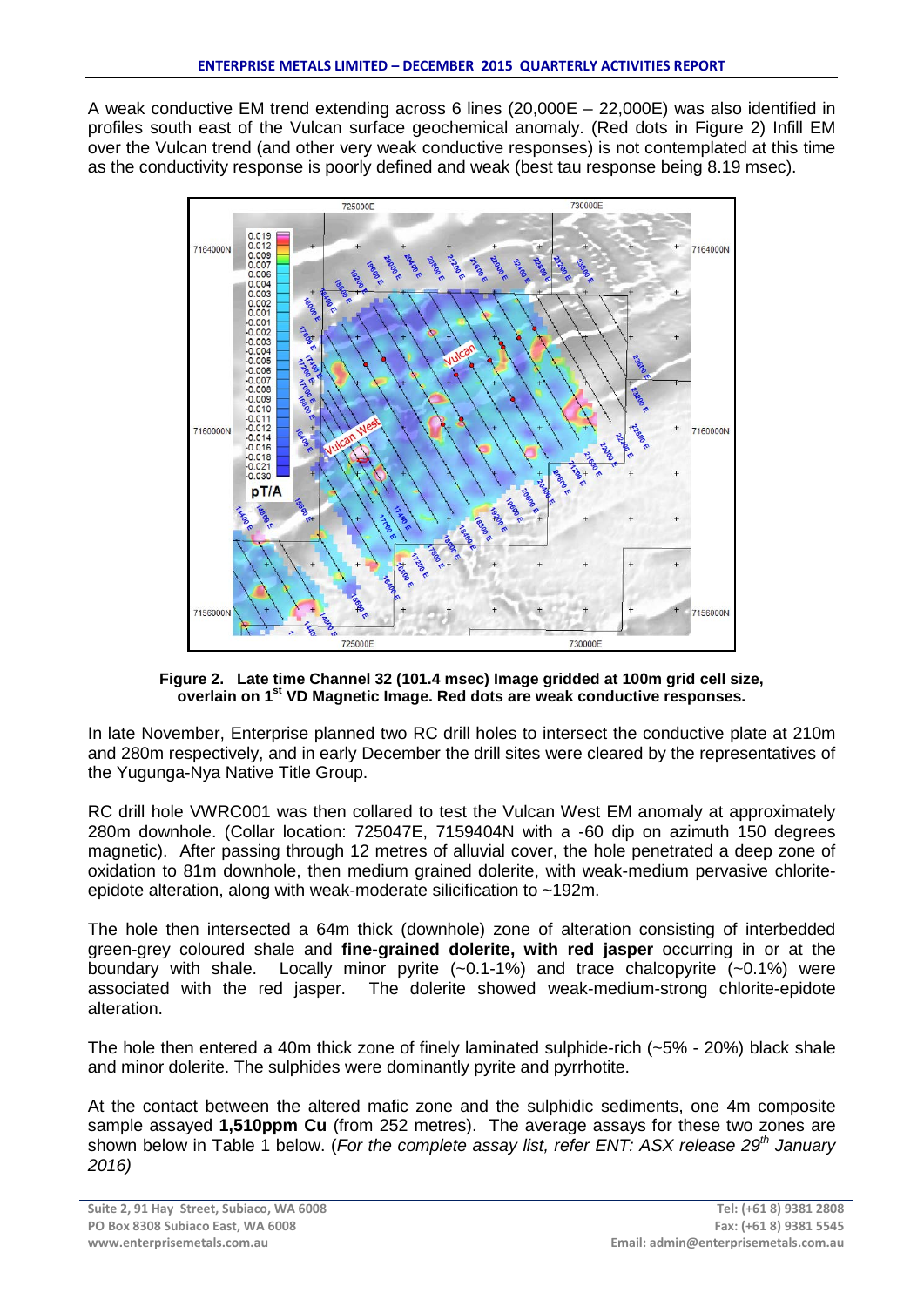| From | Int | Ag  | As  | Ba  | Bi  | Cd  | Cu  | Pb  | Zn  | Fe   | S    | Mn    | <b>Comments</b>                   |
|------|-----|-----|-----|-----|-----|-----|-----|-----|-----|------|------|-------|-----------------------------------|
| (m)  | (m) | ppm | ppm | ppm | ppm | ppm | ppm | ppm | ppm | %    | %    | ppm   | Zone                              |
|      |     |     |     |     |     |     |     |     |     |      |      |       |                                   |
| 192  | 64  | 0.7 | 2   | 524 | 5   | 4   | 230 | 17  | 109 | 9.8  | 0.15 | 4,304 | <b>Altered mafic</b><br>volcanics |
|      |     |     |     |     |     |     |     |     |     |      |      |       | <b>NNNNNNNN</b>                   |
| 256  | 40  | 0.7 | 20  | 222 | 8   |     | 84  | 9   | 59  | 11.0 | 2.01 | 2322  | <b>Sulphidic</b><br>sediments     |

|  |  | Table 1. Average Assay Data for 4 Metre Composite Samples, Alteration & Sulphide Zones |
|--|--|----------------------------------------------------------------------------------------|
|  |  |                                                                                        |

The interbedded sulphide-rich shale unit with minor dolerite from 256 to 296m is the likely source of the modelled Vulcan West MLEM anomaly. However, the zone from 192 to 256m which displayed red jasper alteration with associated sulphides (including trace chalcopyrite) is considered to be a potential ore horizon. Assays for one metre samples from 220m to 296m are still awaited. Enterprise considers that the mineralised altered mafic volcanic zone overlying the sulphidic sediments may represent the contact between the Narracoota Fm and the underlying Karalundi Fm.

PVC casing was inserted into hole VWRC001 provide access for downhole electromagnetic (DHEM) surveying in early 2016. The DHEM survey will be used to confirm that the surface MLEM target with a modelled strike length of 380m has been intersected, and will also search for the most conductive zone which potentially contains economic massive sulphides.

## **Borg Prospect: RC Drilling**

In October 2015, the Company completed a scout nine hole RC drill program to test a coincident geochemical/EM target at Borg south of Doolgunna homestead, which may represent a large and significant accumulation of sediment hosted base metal sulphides.

Pervasive hematite alteration and/or fine to dominant "stockwork" quartz-carbonate veiningalteration was seen in many holes. And a number of the drill holes intersected long intervals of massive and semi-massive sulphides in carbonaceous shales, interpreted to be Johnson Cairn Formation. While the sulphides were predominantly pyritic in nature, traces of sphalerite were also encountered, and subsequently confirmed by assays for the 4 metre composite samples and the 1m primary samples.

The maximum zinc assays in 4 metre composite samples are shown in Table 2 below. Note the high iron content in samples is consistent with the large volumes of pyrite encountered.

| Hole<br>No. | <b>From</b><br>(m) | <b>To</b><br>(m) | <b>Interval</b><br>(m) | Cu<br>ppm | Pb<br>ppm | Zn<br>ppm | Ag<br>ppm | As<br>ppm | Fe<br>% | Mn<br>ppm |
|-------------|--------------------|------------------|------------------------|-----------|-----------|-----------|-----------|-----------|---------|-----------|
| BNRC005     | 60                 | 64               | 4                      | 195       | 31        | 1,210     | < 0.5     | 42        | 18.05   | 1,767     |
| BNRC006     | 144                | 148              | 4                      | 122       | 106       | 1,734     | 5.5       | 75        | 17.3    | >10000    |
| BNRC008     | 132                | 136              | 4                      | 100       | 20        | 1,198     | 2.6       | 16        | 14.52   | >10000    |
| BNRC008     | 180                | 184              | 4                      | 264       | 35        | 452, ا    | 2.2       | 83        | 25.97   | >10000    |
| BNRC009     | 164                | 168              | 4                      | 148       | 128       | ,300      | 3.7       | 104       | 16.13   | >10000    |

### **Table 2. Borg RC Drill Holes, 4m Composite Samples, Maximum Zn Assays**

Table 3 below illustrates the broad intervals of elevated Zn (+200ppm) associated with the massive pyrite zones within the carbonaceous shale unit. (*Full details of assay techniques and elements analysed are in JORC Table 1 in ENT: ASX release 30 October 2015)*.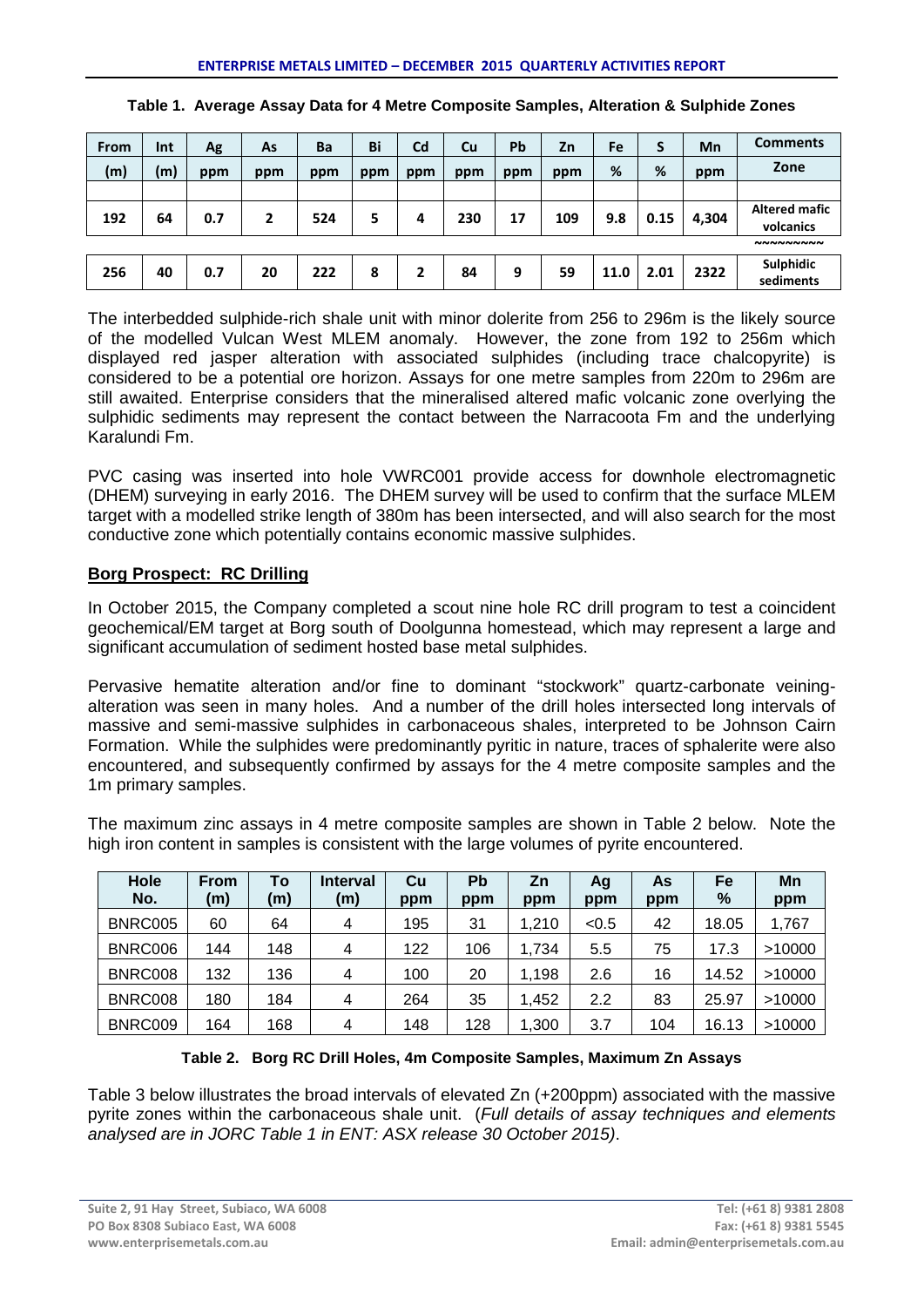#### **ENTERPRISE METALS LIMITED – DECEMBER 2015 QUARTERLY ACTIVITIES REPORT**

| Hole<br>ID | <b>From</b><br>(m) | To<br>(m) | <b>Interval</b><br>(m) | Cu<br>ppm | <b>Pb</b><br>ppm | Zn<br>ppm | Ag<br>ppm | As<br>ppm | <b>Fe</b><br>℅ |
|------------|--------------------|-----------|------------------------|-----------|------------------|-----------|-----------|-----------|----------------|
| BNRC001    | 96                 | 132       | 36                     | 137       | 52               | 388       | 2         | 48        | 11.8           |
| BNRC002    | 100                | 116       | 16                     | 136       | 36               | 371       | 1         | 37        | 8.0            |
| BNRC003    | 108                | 124       | 16                     | 164       | 32               | 419       |           | 27        | 10.9           |
| BNRC004    | 44                 | 68        | 24                     | 107       | 17               | 323       | 0         | 27        | 5.5            |
| BNRC004    | 104                | 120       | 16                     | 103       | 16               | 337       | 0         | 29        | 4.7            |
| BNRC005    | 44                 | 72        | 28                     | 145       | 20               | 689       | 0         | 27        | 11.3           |
| BNRC006    | 136                | 152       | 16                     | 154       | 68               | 908       | 4         | 76        | 14.1           |
| BNRC006    | 168                | 184       | 16                     | 136       | 79               | 445       | 2         | 141       | 10.1           |
| BNRC008    | 120                | 140       | 20                     | 117       | 19               | 710       | 2         | 36        | 13.2           |
| BNRC008    | 172                | 190       | 18                     | 206       | 34               | 676       | 1         | 118       | 18.3           |
| BNRC009    | 160                | 180       | 20                     | 192       | 86               | 653       | 2         | 109       | 11.1           |

### **Table 3. Borg RC Drill Holes, 4m Composite Samples, Continuous Intervals of +200ppm Zn**

The highest zinc values from 1m assayed samples were recorded in holes BNRC005, BNRC006 and BNRC008. (eg. 1m at 1,929ppm Zn & 113ppm Mo from 182m in BNRC008) and the highest copper values were in holes BNRC001 and BNRC008. (eg. 5,808ppm Cu from 81m in BNRC001)

Minimum, mean and maximum assay values for 22 elements (of 61 elements assayed) of the 124 one metre samples assayed by 4 acid digest and ICP-OES/MS are shown in Table 4 below.

|            | Ag    | As    | Bi    | Cd    | Co    | Cu    | Pb   | Zn    |
|------------|-------|-------|-------|-------|-------|-------|------|-------|
| Range      | (ppm) | (ppm) | (ppm) | (ppm) | (ppm) | (ppm) | (ppm | (ppm) |
| *Detection | 0.01  | 0.5   | 0.01  | 0.01  | 0.1   |       | 0.2  |       |
| Min        | 0.01  |       | 0.05  | 0.05  | 6     | 35    | 5.8  | 19    |
| Mean       | 0.28  | 72    | 0.41  | 1.18  | 54    | 291   | 40.6 | 560   |
| Max        | 3.0   | 333   | 1.13  | 15.0  | 324   | 5,808 | 226  | 2,730 |

|            | Mo    | Sb    | Sc    | Sn    | Te    | Fe   | Mn    |       |
|------------|-------|-------|-------|-------|-------|------|-------|-------|
| Range      | (ppm) | (ppm) | (ppm) | (ppm) | (ppm) | (%)  | (%)   | (%)   |
| *Detection | 0.05  | 0.05  | 0.1   | 0.2   | 0.01  | 0.01 | 0.02  | 0.01  |
| Min        | 0.6   | 0.49  | 3.9   | 0.6   | 0.07  | 1.5  | 0.005 | 0.01  |
| Mean       | 4.8   | 6.92  | 13.8  | 2.1   | 0.55  | 11.3 | 1.03  | 1.84  |
| Max        | 113   | 44.1  | 29.5  | 9.2   | 1.53  | 28.8 | 6.73  | 15.19 |

### **Table 4. Minimum, Maximum & Mean Assay Values for Selected Elements from One Metre Samples** \**Including Detection limit*

*(Base metal assays from all assayed one metre samples at Borg are shown in Appendix 1, and drill collar information is tabulated in Appendix 2 of ENT: ASX release 24 December 2015)*

Selected pyrite samples have been be sent to the Centre for Excellence in Ore Deposits (CODES, University of Tasmania) for Laser Ablation and ICP-MS analysis for the content of base metal pathfinder elements. This work may help vector future exploration drilling towards massive zinc sulphides. The Company believes that the abundant sulphides found in the Johnson Cairn Formation may provide the evidence for a large sediment hosted sulphide system at depth.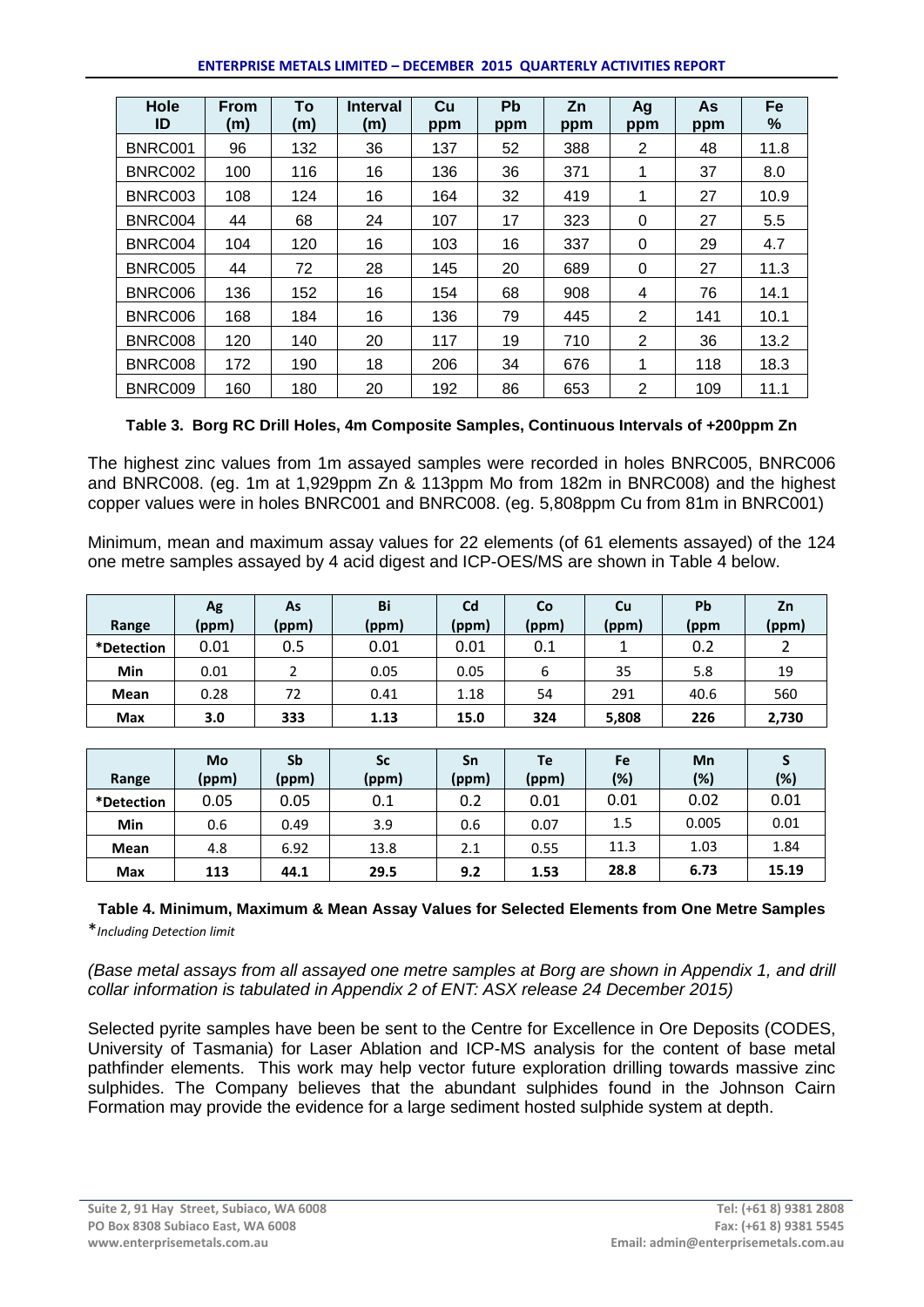#### **Bono Prospect: EM Surveying and Modelling**

The Bono conductor lies immediately to the south of Borg, and is significantly more conductive than Borg. Bono is also interpreted to lie within the Johnson Cairn Formation, but has no surface geochemical expression due to transported overburden.

Following the completion of the Vulcan-Goodins MLEM survey, several lines of EM were completed over the Borg-Bono prospects. Decay curve analysis of the Bono EM data suggests this anomaly has a well-defined exponential decay fit in late channel data (+880 msec), with a time constant (tau) estimate of 669 msec. Modelling suggests the depth to the top of the conductor is approximately 130m with a strike of 737m. The conductance is estimated to be +8350S which is extremely high.

Modelling of the Borg and Bono EM conductors, together with detailed ground gravity data, shows that both the Borg and Bono conductive plates are spatially associated with, but separate from, the elongate gravity anomalies which are interpreted to be mafic intrusive bodies. Refer Figure 3 below.



**Figure 3. Borg EM Conductive Plate (red) projected into target area to the NE & Bono EM Conductive Plates (blue) over 3-D Gravity Model**

The Bono conductor is not closed off to the northeast and a further line of MLEM is proposed for 2016. In light of the drilling results from Borg, a deep drill test of the Bono conductor is warranted.

The Company was also advised during the Quarter that it has been awarded up to \$200,000 for a deep drill test of the Bono SEDEX EM target under the WA Government's Co-funded Drilling program. These funds will be available until 31<sup>st</sup> December 2016.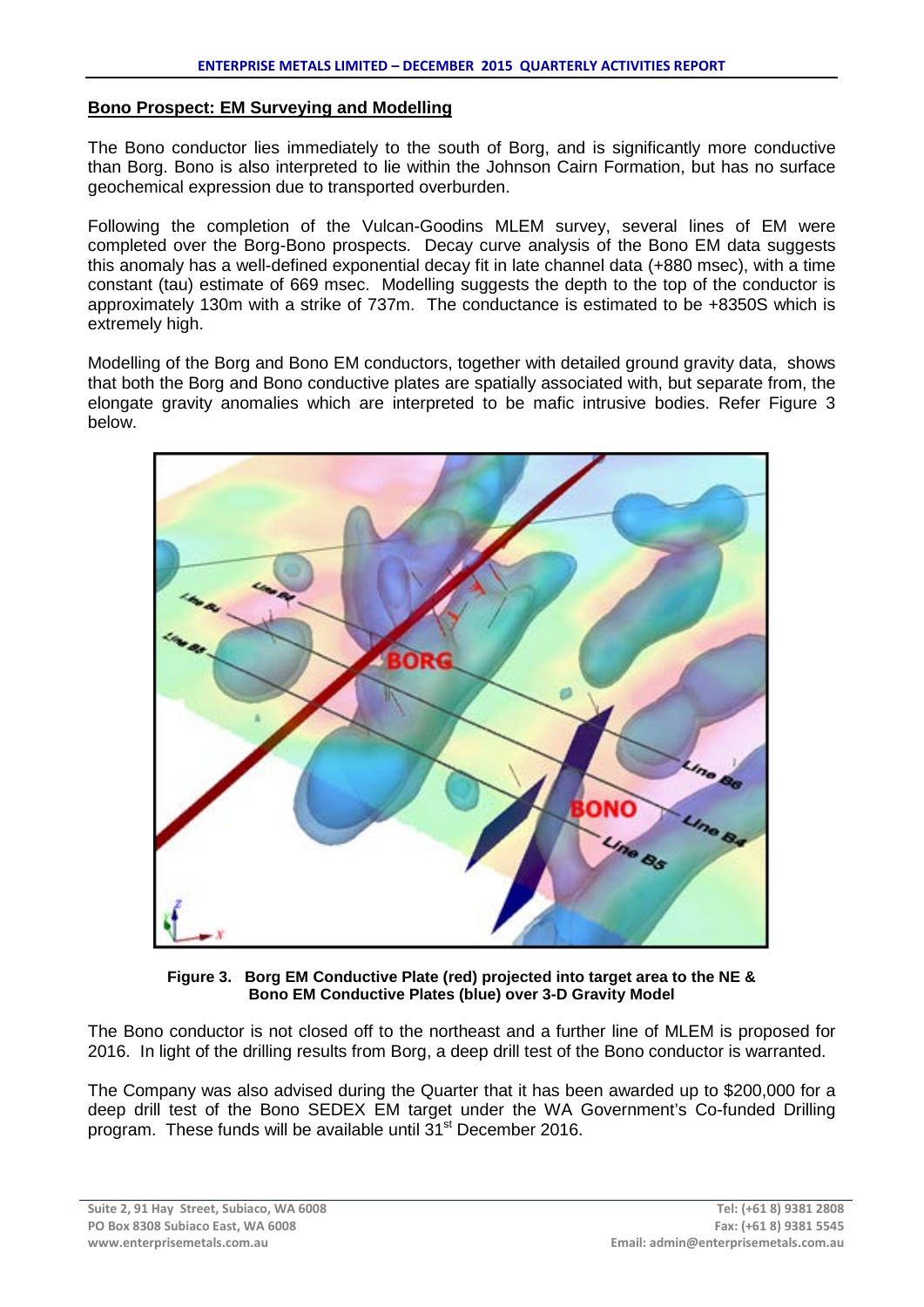#### **Ruby Prospect: Review and Analysis of 1m RC samples**

The Ruby Prospect on southern margin of Bryah Basin has been re-rated by Enterprise following a review of the 16km<sup>2</sup> low level silver-arsenic-bismuth-tellurium-molybdenum soil anomaly detected in 2011 over the weathered volcano-sedimentary sequence of the Narracoota / Karalundi Formations. (Refer Figure 4)

Assays from 4m composite RC samples (2011) returned elevated copper values. (eg. 8m at 0.11% Cu) from narrow intervals of sulphide mineralisation. Subsequent multi-element assays of twenty 1 metre samples have returned the following significant copper results: *(Refer Figure 5 overleaf and ENT: ASX release 29th January 2016)*

| <b>Hole RWRC013:</b> | 5m at 933ppm Cu from 185m,    |
|----------------------|-------------------------------|
| <b>Hole RWRC015:</b> | 2m at 697ppm Cu from 68m, and |
| <b>Hole RWRC016:</b> | 5m at 0.15% Cu from 169m.     |

Post the discovery of the Monty deposit by Sandfire Resources NL, these Cu drill intersections in a favourable volcano-sedimentary sequence now assume greater importance. In particular, the Ruby Well area which flanks historic gold workings such as Curleys and historic copper workings such as Ruby Anna contains evidence of base metal sulphide mineralisation which has not been followed up.

Due to deep weathering and transported overburden, explorers in the Bryah Basin have come to realise that high powered moving loop electromagnetic (MLEM) surveys are the most cost effective tool in defining (conductive) massive sulphide targets for drill testing, followed by downhole EM surveys to focus further drilling and search for "blind" off hole conductors.

675000 700000 Robinson Range Fm Drillhole Max Cu <0.025% 0.025 - 0.1% ó  $>0.1%$ Ravelstone Fm ٠ **OEM VTEM** Mt Leake Fm Ruby Narracoota & Karalundi **Formations** 7125000 **Doolgunna Formation Jurinaina Fm** son Cairn Fn Killara Fm Murchison Domain  $10km$ Judreina Fm

A ground electromagnetic survey is being planned for the Ruby Prospect.

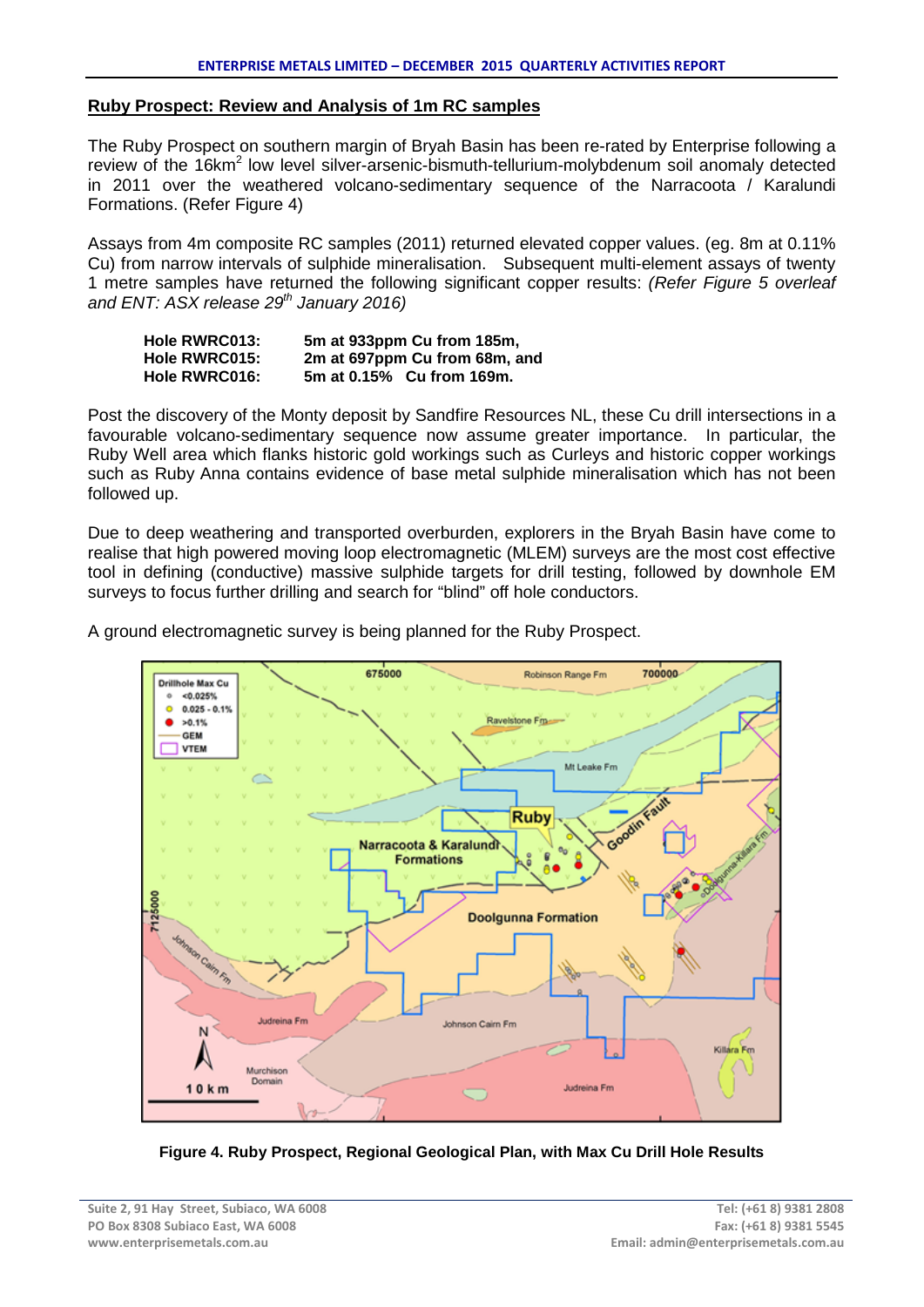

Figure 5: Ruby Prospect, IP lines and Drillholes over Tellurium Anomalism & 1<sup>st</sup> VD Magnetic Image

# **FRASER RANGE PROJECT**

The Fraser Range Project covers  $797 \text{km}^2$  and is located approximately 100km east of Norseman, within the Albany-Fraser Orogen. The Project is considered prospective for copper/nickel and gold mineralisation and covers the core of the Fraser Range gravity feature, which defines the prospective nickel-copper belt containing Sirius' Nova deposit.

## **Orpheus Base Metals JV (AON 70%, ENT 30% free carried to completion of BFS)**

Fraser Range Exploration Pty Ltd ("FRE") a wholly owned subsidiary of Apollo Minerals Ltd, holds a 70% beneficial interest in Enterprise's granted Exploration Licences 63/1281, 63/1282 and 28/2403, and Exploration Licence application 63/1695.

Apollo is sole funding and managing all exploration to completion of Bankable Feasibility Study (BFS) on any discovery. Upon completion of a BFS and delineation of a mining area, the JV parties will contribute proportionally to the development of the Project towards mining.

During the Quarter, Apollo completed high powered EM surveys at Plato and Oceanus. Results of modelling and interpretation are awaited.

# **DARLOT PROJECT**

The Company has an agreement with Independence Group NL (ASX:IGO) whereby IGO has the right to earn a 70% - 80% interest in Enterprise's Darlot Project covering some 740km<sup>2</sup> of tenure approximately 60km north from IGO's Jaguar Project. The project covers volcanic stratigraphy similar to IGO's Jaguar-Bentley mine.

However, IGO have advised Enterprise of their intention to withdraw from the farm-in and JV agreement. The terms of IGO's withdrawal are currently under negotiation.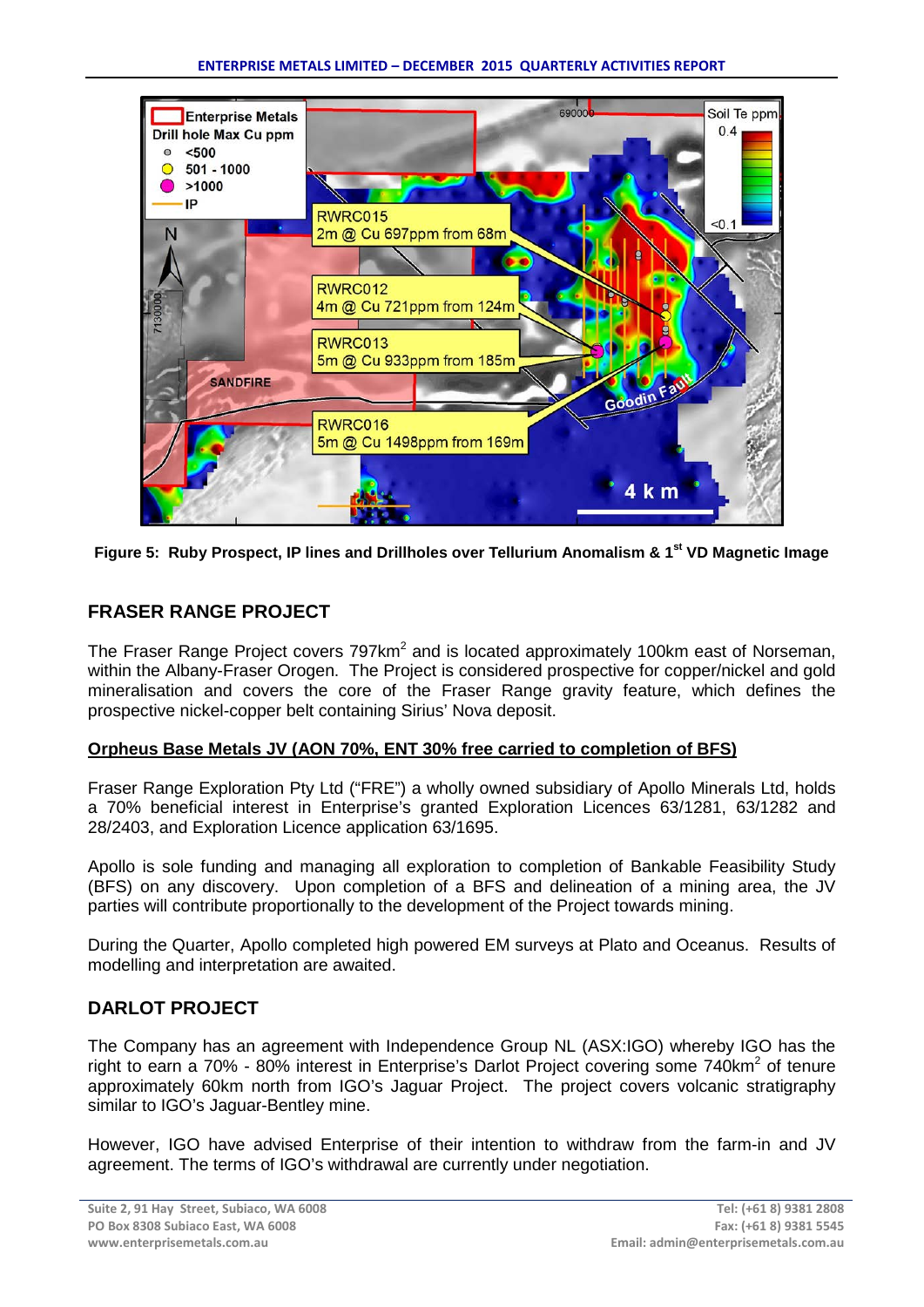## **ISSUED CAPITAL AT 31 DECEMBER 2015**

| <b>Ordinary Shares</b>  | 294,745,104           |                    |
|-------------------------|-----------------------|--------------------|
| <b>Unlisted Options</b> | <b>Exercise Price</b> | <b>Expiry Date</b> |
| 2,000,000               | \$0.05                | 10/08/2017         |
| 16,662,500              | \$0.08                | 30/11/2016         |
| 12,000,000              | \$0.10                | 15/6/2016          |

## **CASH POSITION**

Cash position at 3<sup>1st</sup> December 2015: **\$0.256million.** Other liquid assets at 31<sup>st</sup> December 2015: 13.5 million shares in ASX listed Enterprise Uranium Limited: \$270,000 2.0 million shares in ASX listed Apollo Minerals Limited: \$ 54,000

# **CORPORATE**

Mr Piers Lewis resigned as Chief Financial Officer (CFO) of the Company on 1<sup>st</sup> November 2015, and Mr Arron Canicais was subsequently appointed CFO on the same date.

**.** 

**Dermot Ryan Managing Director**

*Contact: Telephone: 08 9381 2808 Facsimile: 08 9381 5545 Email: admin@enterprisemetals.com.au*

## *Competent Persons statements*

*The information in this report that relates to 2015 Geophysical Exploration Results is based on information compiled by Mr Barry Bourne, who is employed as a Consultant to the Company through geophysical consultancy Terra Resources Pty Ltd. Mr Bourne is a fellow of the Australian Institute of Geoscientists and a member of the Australian Society of Exploration Geophysicists and has sufficient experience of relevance to the styles of mineralisation and the types of deposits under consideration, and activities undertaken, to qualify as a Competent Person as defined in the 2012 Edition of the Joint Ore reserves Committee (JORC) Australasian Code for Reporting of Exploration Results, Mineral Resources and Ore Reserves. Mr Bourne consents to the inclusion in the report of matters based on information in the form and context in which it appears.*

*The information in this report that relates to non-geophysical Exploration Results is based on information compiled by Mr Dermot Ryan, who is an employee of Xserv Pty Ltd and a Director and security holder of the Company. Mr Ryan is a Fellow of the Australasian Institute of Mining and Metallurgy and a Member of the Australian Institute of Geoscientists and has sufficient experience of relevance to the styles of mineralisation and the types of deposits under consideration, and to the activities undertaken, to qualify as a Competent Person as defined in the 2012 Edition of the Joint Ore Reserves Committee (JORC) Australasian Code for Reporting of Exploration Results, Mineral Resources and Ore Reserves. Mr Ryan consents to the inclusion in this report of the matters based on information in the form and context in which it appears.*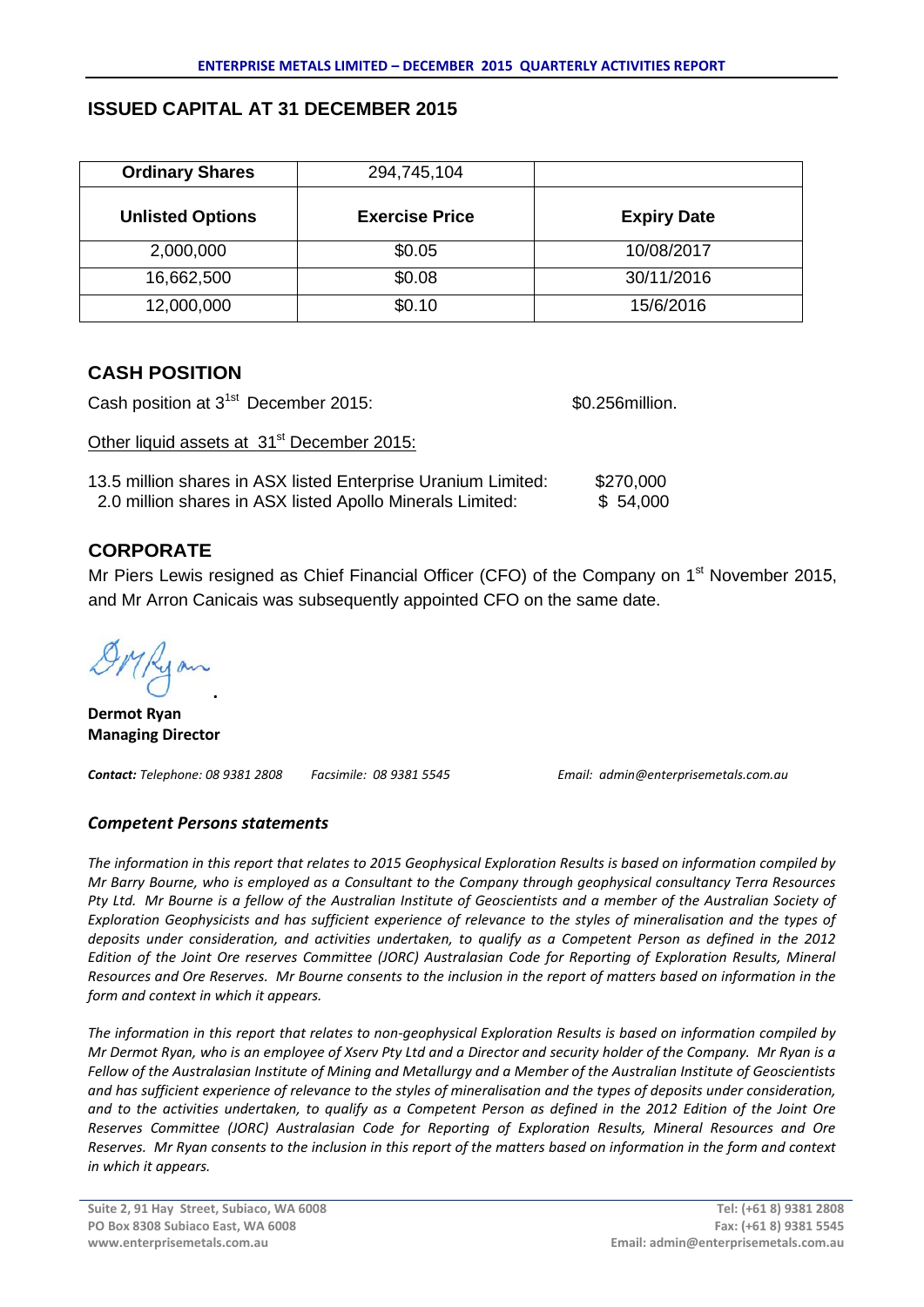# **PROJECT LOCATIONS WESTERN AUSTRALIA 31 December 2015**